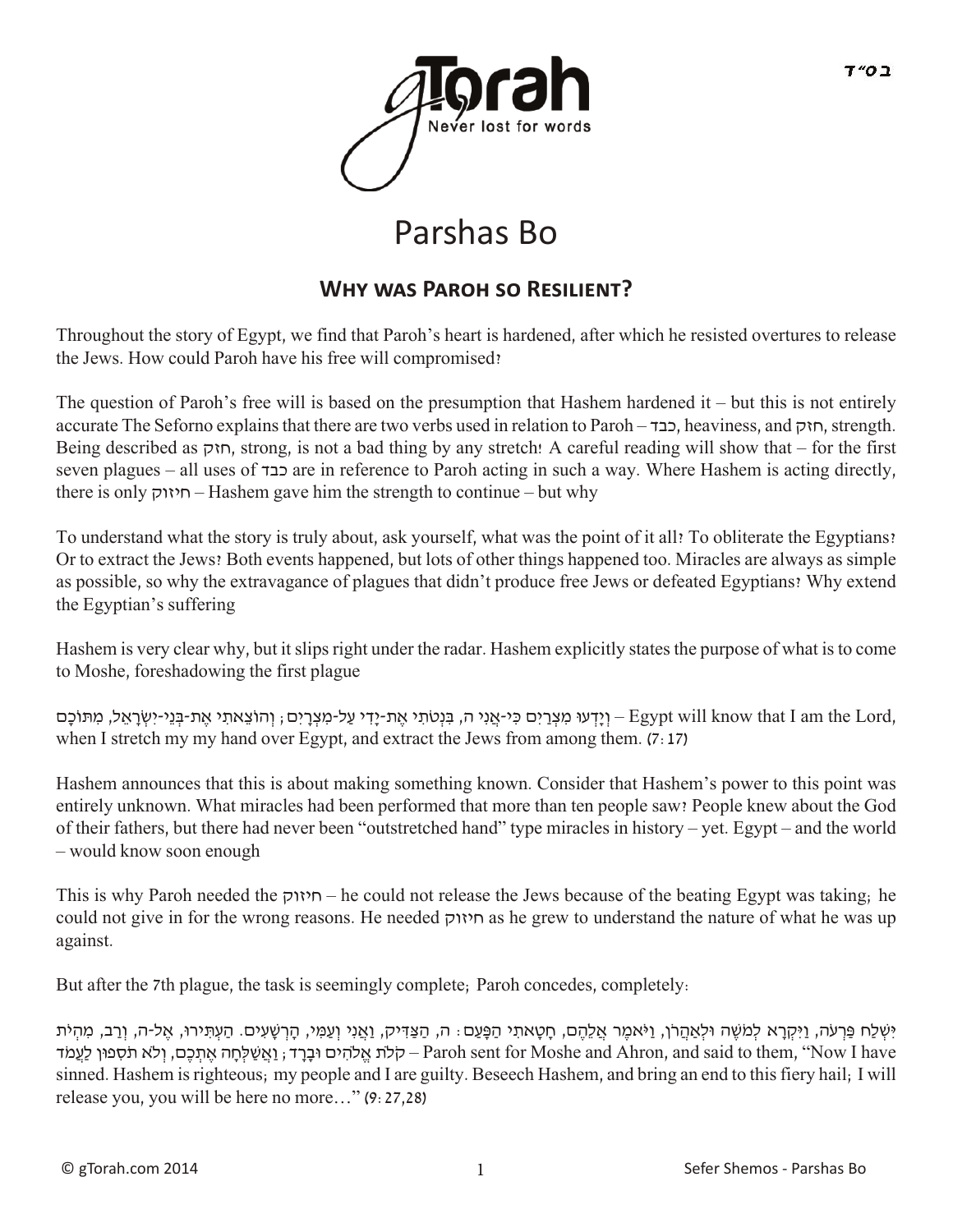Egypt now knows, but the education is not complete. The subject changes subtly:

So that you – וּלְמַעֵן תִּסָפֵר בְּאזְנֵי בִנָךְ וּבֵן-בִּנָךְ, אֶת אֲשֶׁר הִתְעַלָּתִי בִּמִצְרַיִם, וְאֵת-אֹתֹתַי, אֲשֶׁר-שַמְתִי בַם, וְידַעְתֵם, כִּי-אֲנִי ה tell over to your sons and daughters, how I toyed with Egypt, with my wonders that I placed in them, and you will know that I am the Lord. (10:2)

Now it is about the Jews. The Jews needed to understand what Hashem would do for them. A generation of slaves could scarcely fathom what was taking place – see the troubles they gave Moshe even after all this – Hashem wanted to show His care to the Jews.

This is where stubbornness comes in. Once Paroh had conceded and submitted to God, he needed stubbornness to resist anew. This had nothing to do with his free will – Egypt's understanding is not referred to again.

This is הלְמֵעֵן תִּסָפֵּר בְּאזְנֵי בִנְדְּ וּבֵן-בִּנְדָ J – for us to internalise how incredible the events were, how much Hashem did and does for us.

## **Cause and Effect**

Having delivered word of a fair few plagues already, Moshe is told to go see Paroh again, and the reason he is given is quite bizarre:

יֹאמֵר ה אֱל-מֹשֶׁה, בֹּא אֱל-פַּרְעֹה: כִּי-אֲנִי הִכְבַּדְתִּי אֶת-לִבּוֹ $H$ ashem said to Moshe, "Go see Paroh, because I've hardened his heart". (10:1)

What is the cause and effect in the instruction? Why is the fact Moshe is sent related to Hashem hardening his heart?

The Sfas Emes explains that Paroh's heart was hardened, meaning his resolve was given the endurance to withstand the plagues. This was the challenge Moshe was sent to address.

The Sfas Emes teaches that every Jew must know that every hurdle and obstacle they will ever face in life is a challenge straight from God. It is precisely because God is testing you that you must rise to the occasion. When a נֹא אֶל-פַּרְעֹה (edit). בֹּא אֱל-פַּרְעֹה is placed before us, is precisely when we receive the instruction of Darkness in a New Light

By Netanel On January 5, 2000 · Add Comment [Edit]

There are interesting explanations of how the Plague of Darkness actually took place. On one hand, R' Avraham Iben Ezra learns that it was a fog so tremendously thick that it extinguished any fire lit within it. He writes that he himself saw experienced such a phenomenon many times near the ocean. Yet the Torah Temima understands that the plague meant that the Egyptians were stricken with severe cataracts. The Vilna Goan explains that darkness is not like we commonly tend to think of as simply the absence of light, but rather a creation in its own right. Hashem however set up the light/dark relationship in such a way that light always wins in a "fight" with darkness. By this makkah, though, that relationship was reversed.

Rabbeinu Bachaiyei (Bo 10:21) seems to learn a pshat somewhere in the middle. He quotes the Medrash Shemos Rabba (14:1-3) detailing and expounding upon this plague. He mentions the tangibility of the darkness; this darkness was not just the absence of light. Rather, it was an existence in itself that had substance. So thick was it,